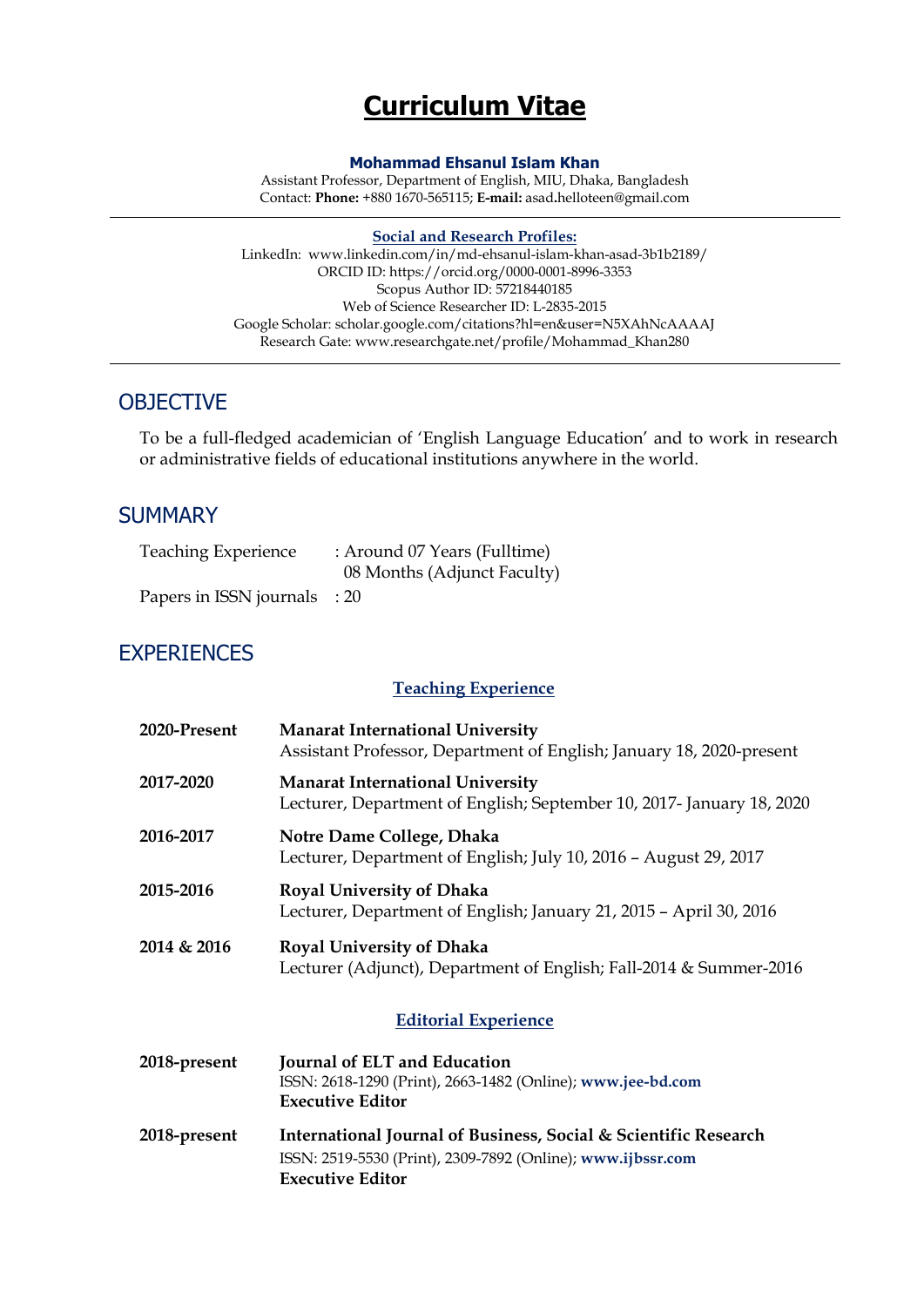## EDUCATION

| 2018-2019 | Master of Education (M. Ed)<br>Ahsanullah University of Science and Technology, 1st class 4th, 2019                  |
|-----------|----------------------------------------------------------------------------------------------------------------------|
| 2014-2015 | MA in ELT (with dissertation)<br>Jahangirnagar University, 3.57 (on a scale of 4), 2015                              |
| 2013-2014 | Bachelor of Education (B. Ed)<br>Royal University of Dhaka, 3.94 (On a scale of 4), 2014                             |
| 2012      | MA in English (with thesis)<br>Manarat International University, 3.73 (on a scale of 4), 2012                        |
| 2008-2011 | BA (Honors) in English (Concentration: Literature)<br>Manarat International University, 3.73 (on a scale of 4), 2011 |
| 2004-2005 | <b>Higher Secondary Certificate (HSC)</b><br>B N College Dhaka, Science, 4.50 (on a scale of 5), 2006                |
| 1994-2003 | <b>Secondary School Certificate (SSC)</b><br>Muslim Modern Academy, Science, 5.00 (on a scale of 5), 2004            |

## PUBLICATION RECORDS

#### **Articles in peer-reviewed journals: (16)**

- **1. Khan, M. E. I.** (2020). EFL Teachers' Prosocial Behaviors at the Secondary Level in Bangladesh, Universal Journal of Educational Research, 8(8): 3734-3741, DOI: 10.13189/ujer.2020.080854, Scopus Indexed.
- **2.** Yesmin. Q. F., Ullah, S., & **Khan, M. E. I.** (2020). Teaching Language to the Special Children: Challenges and Possibilities. EPRA International Journal of Multidisciplinary Research and Development (IJMR), 3(2): 33-42, https://doi.org/10.36713/epra4479
- **3.** Rabbani, K. M. M. M., Raihan, M. A. & **Khan, M. E. I.** (2020). Constraints of Using Internet in Technical and Vocational Education: Bangladesh Context, 3(2): 33-42. Retrieve from [https://jee-bd.com/journal/jee-31262020/.](https://jee-bd.com/journal/jee-31262020/)
- **4.** Noor, H. A. & **Khan, M. E. I.** (2019). Effects of Personality and Motivation in Second Language Acquisition: A Tentative Study on Adult Learners. EPRA International Journal of Research & Development, 4(10): 53-59, [DPI:201909-02-003666.](https://eprajournals.com/hits_update.php?id=1724)
- **5. Khan, M. E. I.** (2019). Exploring Bhairab Dialect Vis-à-vis Standard Bangla. Journal of ELT and Education, 2(1): 14-18, Retrieve from [https://jee-bd.com/journal/jee-2132019/.](https://jee-bd.com/journal/jee-2132019/)
- **6. Khan, M. E. I.** & Hasnahana (2019). Graduate Learners' Perspectives of Developing 'Speaking' Skill in the Classrooms of Non-native English Speakers. Business Ethics & Leadership, Sumy State University, Ukraine, 3(2): 107-112, DOI: [http://doi.org/10.21272/bel.3\(2\).107-112.201.](http://doi.org/10.21272/bel.3(2).107-112.2019)
- **7. Khan, M. E. I.** (2018). A Comparative Review of Utilitarianism in Francis Bacon and Lutfur Rahman. Research Paper, 9(38): 07-16, BIPS, Print.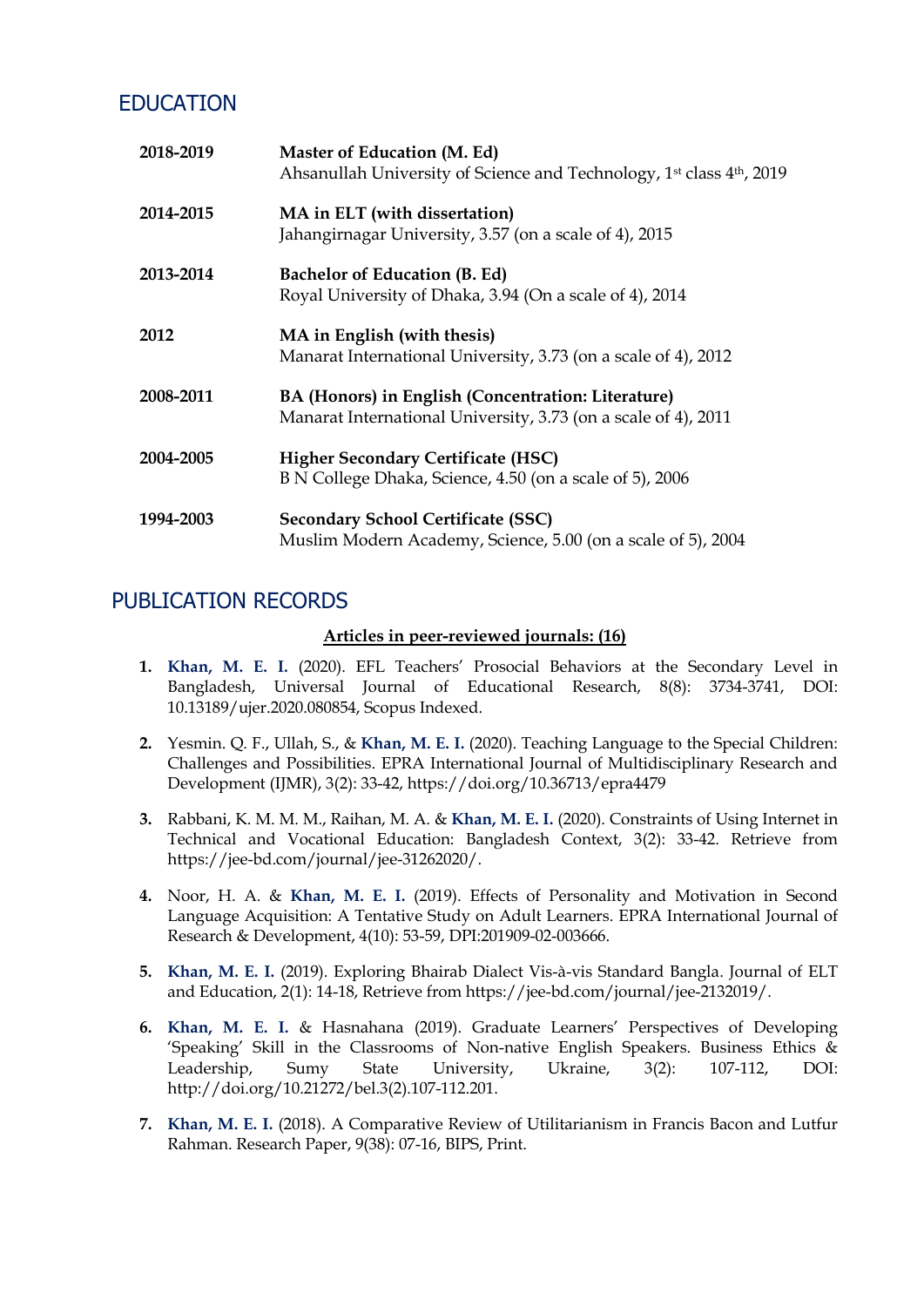- **8. Khan, M. E. I.** (2017). The Use of Technology in the Post-method Pedagogy: A Study at the Secondary Level in Bangladesh. The EDRC Journal of Learning and Teaching, 3(4): 89-98, Bangladesh.
- **9. Khan, M. E. I.** & Nitu, N. A. (2017). Achebe and Soyinka: An Analogy of their Social and Existential Defiance. International Journal of Business, Social and Scientific Research (IJBSSR), 5(3): 85-89, Retrieve from http://www.ijbssr.com/currentissueview/14013219.
- **10.** Mahbub-ul-Alam, A., Damunupola, E. S., & **Khan, M. E. I.** (2016). Psycho-Social Quandaries of Young EFL Speakers in Bangladesh. ASA University Review, 10(1): 95-108. Retrieve from [http://www.asaub.edu.bd/asaubreview/data/v10n1sl7.pdf.](http://www.asaub.edu.bd/asaubreview/data/v10n1sl7.pdf)
- **11. Khan, M. E. I.** & Bhuiyan, M. R. (2015). In-depth Professionalism: A Critical Probe into Hemingway's The Old Man and the Sea. Bangladesh Research Foundation Journal, 4(2): 103- 112.
- **12.** Kayum, M. A. & **Khan, M. E. I.** (2015). Progression of Writing in Teaching and Learning for Secondary and Higher Secondary Education in Bangladesh. MIU Studies, 4(1): 176-183, [http://miurs.manarat.ac.bd/download/Issue-04/19.pdf.](http://miurs.manarat.ac.bd/download/Issue-04/19.pdf)
- **13.** Mahbub-ul-Alam, A., **Khan, M. E. I.** & Rehnuma Amin. (2016). Lack of Motherly Affection in Shakespearean Tragedies. International Journal of Multidisciplinary Research and Modern Education (IJMRME), 1(1): 309-316. Retrieve from http://www.asaub.edu.bd/asaubreview/data/v10n1sl7.pdf.
- **14.** Mahbub-ul-Alam, A. & **Khan, M. E. I.** (2014). Speaking in a Second Language in Bangladesh. National University Journal of Humanities, Social Sciences and Business Studies, National University, Gazipur, Bangladesh, 1(1): 135-142. Retrieve from: [http://www.nu.ac.bd/uploads/2017/09/11\\_Reviewed\\_migration-\\_135-142\\_.pdf](http://www.nu.ac.bd/uploads/2017/09/11_Reviewed_migration-_135-142_.pdf)
- **15. Khan, M. E. I.** (2014). Femininity and Misogyny in Victorian Society: Islamic Perspective. Manarat International University Studies, 3(1): 155-161. Retrieve from [http://miurs.manarat.ac.bd/download/vol03/20.pdf.](http://miurs.manarat.ac.bd/download/vol03/20.pdf)
- **16.** Mahbub-ul-Alam, A., Zaman, F., **Khan, M. E. I.**, & Rahman, J. (2014). Necessity of Modification in the Existing Communicative Language Teaching (CLT) Approach: Bangladesh Perspective. IOSR Journal of Humanities and Social Science, 19(10)-VII. DOI: 10.9790/0837-191075256.

#### **Creative writings in journals/magazines**

Short Stories:

"The Last Tears", Galaxy- International Multidisciplinary Research Journal, IV(II), 2015 "Defeating the Foe", The Criterion-An International Journal of English, 5(6), 2014

#### Poem:

"Story of Being Lost", The Criterion-An International Journal of English, 5(5), 2014

### OTHER SKILLS

Training/Public Speaking Research/Editorial Skills Organizing Skills Computer Literacy

Language Skills (English, Bengali, Hindi) Acting/Singing Content Creator (YouTube) Effective Communication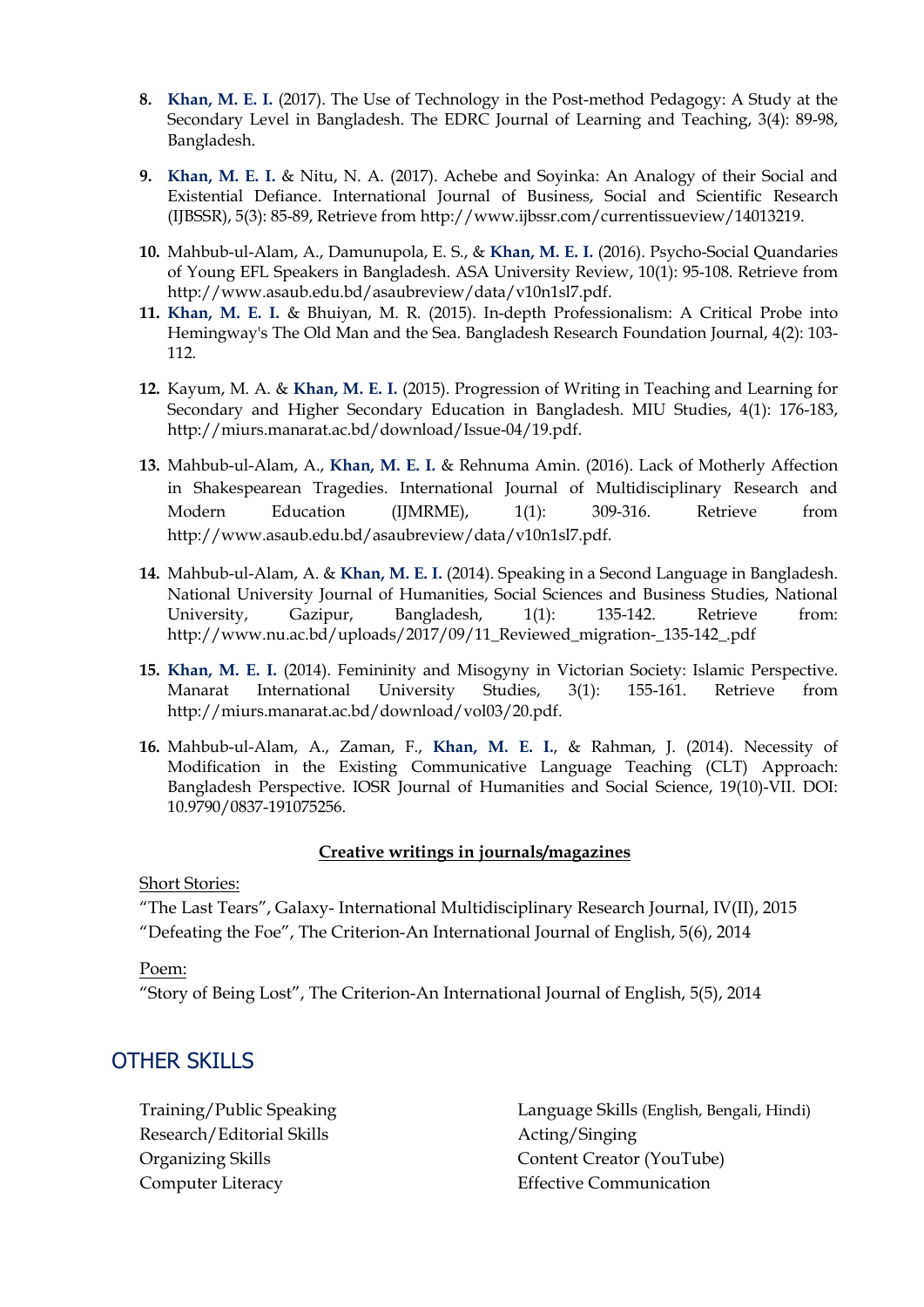## WORKSHOPS/TRAINING

- Conducted two workshops on "Phonetics" and "Musical Meditation" at Manarat International University on February 04, 2020.
- Attended day-long Workshop on "Phonetics and Fluency Building" organized by TESOL Bangladesh, Venue: Office of TESOL Bangladesh, Mogbazar, Dhaka, December 27, 2019.
- Conducted a workshop on "Soft Skills for Communications: Workplace Challenges" at Manarat International University on October 29, 2019.
- Conducted a workshop on "Tactics and Behaviors of Teaching: Challenges and Triumph" at LODESTAR on October 04, 2019.
- Conducted a workshop on "Tactical Lookouts of Listening for IELTS" at Manarat International University on July 06, 2019.
- Attended a day-long workshop and training on "English for Effective Communications and Workplace Challenges: Contemporary Issues", Learning Society of Professionals (LSP), Venue: CRP, Savar, Dhaka, May 01, 2019.
- Attended a two-day long workshop and training program on "Developing Dynamism in the Language Classroom", BELTA-EU-THT English Language Education Program, Eastern University, September: 14-15, 2018.
- Attended day-long Workshop on Interpretation, THE INTERPRETERS, Venue: BIAM Foundation, Dhaka, February 23, 2015.
- Completed a certificate course on "Reciting and News Presentation", Dhaka Sworokompon, TSC, University of Dhaka, 2014
- Volunteered at Antor Show Biz in the day-long "Program with Shahrukh Khan and his Team", 2010.
- Completed a certificate course on "Acting & Film Making", Arranged by Television Reporters Association of Bangladesh, Venue: Bangladesh Film Development Corporation, 2009.

| Name                   | : Mohammad Ehsanul Islam Khan                            |
|------------------------|----------------------------------------------------------|
| <b>Nick Name</b>       | : Asad Khan                                              |
| Father's Name          | : Mohammad Sirajul Islam Khan                            |
| <b>Mother's Name</b>   | : Shahida Akter                                          |
| Date of Birth          | $:10-08-1989$                                            |
| Marital status         | : Married [Blessed with a daughter]                      |
| Nationality            | : Bangladeshi                                            |
| <b>Present Address</b> | : Mirpur-14, Old Kachukhet, Dhaka Cantonment, Dhaka-1206 |
|                        | <b>Permanent Address</b> : Shuvullah, Mirzapur, Tangail  |

### PERSONAL INFORMATION